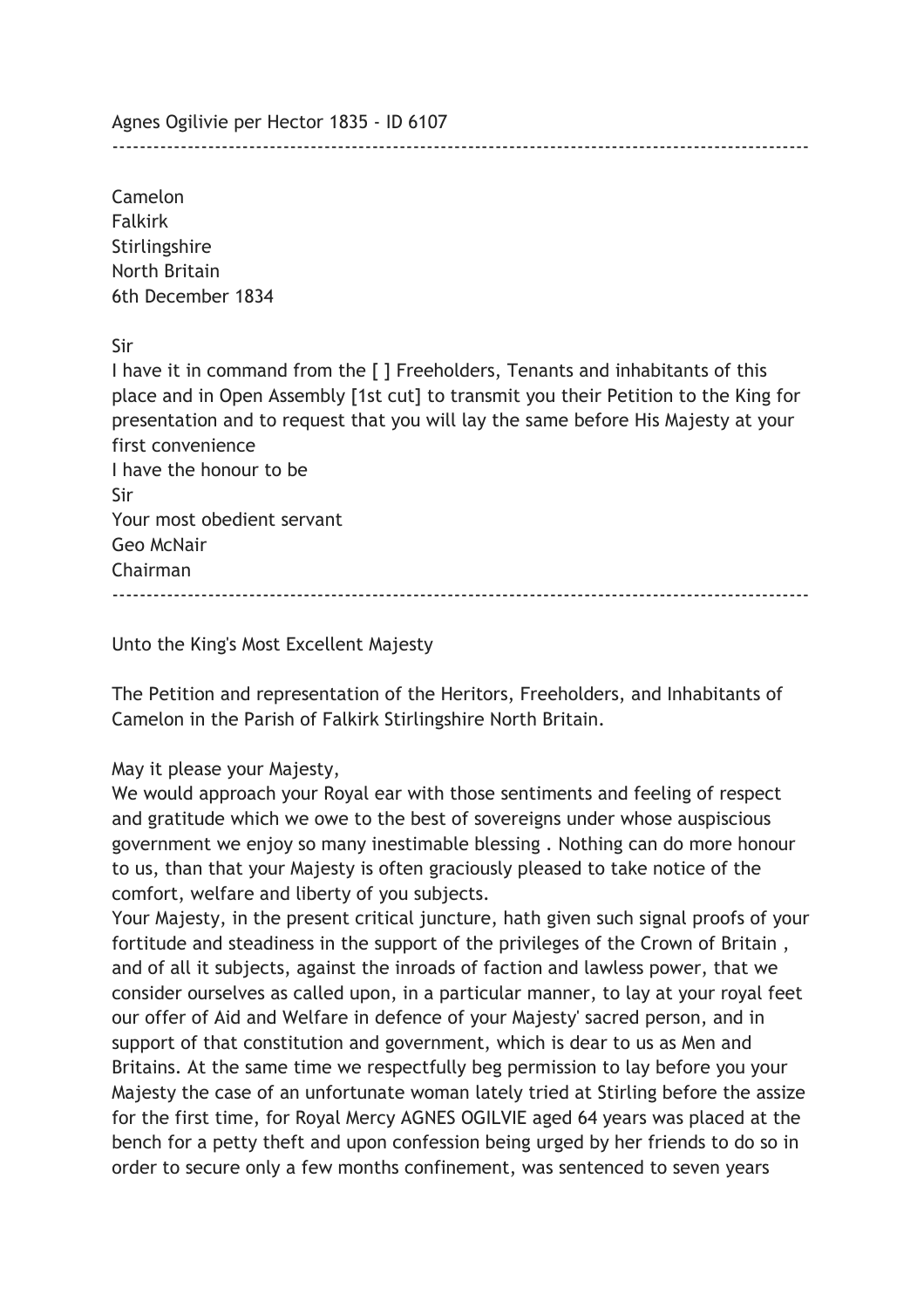transportation. The case is distressing considering the result - she has left a family behind her - the husband is a poor and aged and very infirmed man and your Petitioners from a well grounded conviction that she has seen the error of the unfortunate stop which has subjected her to the exercise of law, and that her soul is humbled to the lowest dust of debasement and contrition - and yet that she may prove a useful and exemplary member of society, do earnestly recommend her as a fir person to receive your Majesty's mercy and pardon - or such a mitigation of her sentence as may seem fit.

Mercy is one of the darling privileges attached to the British Crown and although your Majesty has ever had an affectionate regard of the dignity of the Law, and the presentation of personal rights, yet the illustrious House of Hanover have again and again sealed the pardon of those, whose crimes arise not from studied wickedness but from a temporary efferesence of passion. With hearts and hopes fixed, that your Majesty will be graciously pleased to grant a free pardon or mitigation in favour of the said AGNES OGILVIE presently in Stirling Jail your Petitions do recommend her to your Royal consideration.

That mutual love and confidence may still subsist between your Majesty and your subjects; that the Crown may long flourish upon your sacred head, and your precious life be preserved for a blessing to these Realms; that God may abundantly bless your Royal Consort, the Queen and all the braches of your illustrious House are and shall be the sincere and hearty prayers of.

May it please your Majesty your Majesty's most faithful most obedient and royal subjects of Camelon met in open assembly

Signed in our name in our presence and by appointment by

George McNair - Chairman

------------------------------------------------------------------------------------------------------

--

To the Right Honourable The Secretary of State for the Home Department

Camelon 6th December 18

Sir

I have it in command from the inhabitants of this place met in open assembly 1st cut, to transmit your their Petition to the King for presentation; and to request that you will lay the same before His majesty at your first convenience.

I have the honour to be Sir Your obedient servant George McNair Chairman